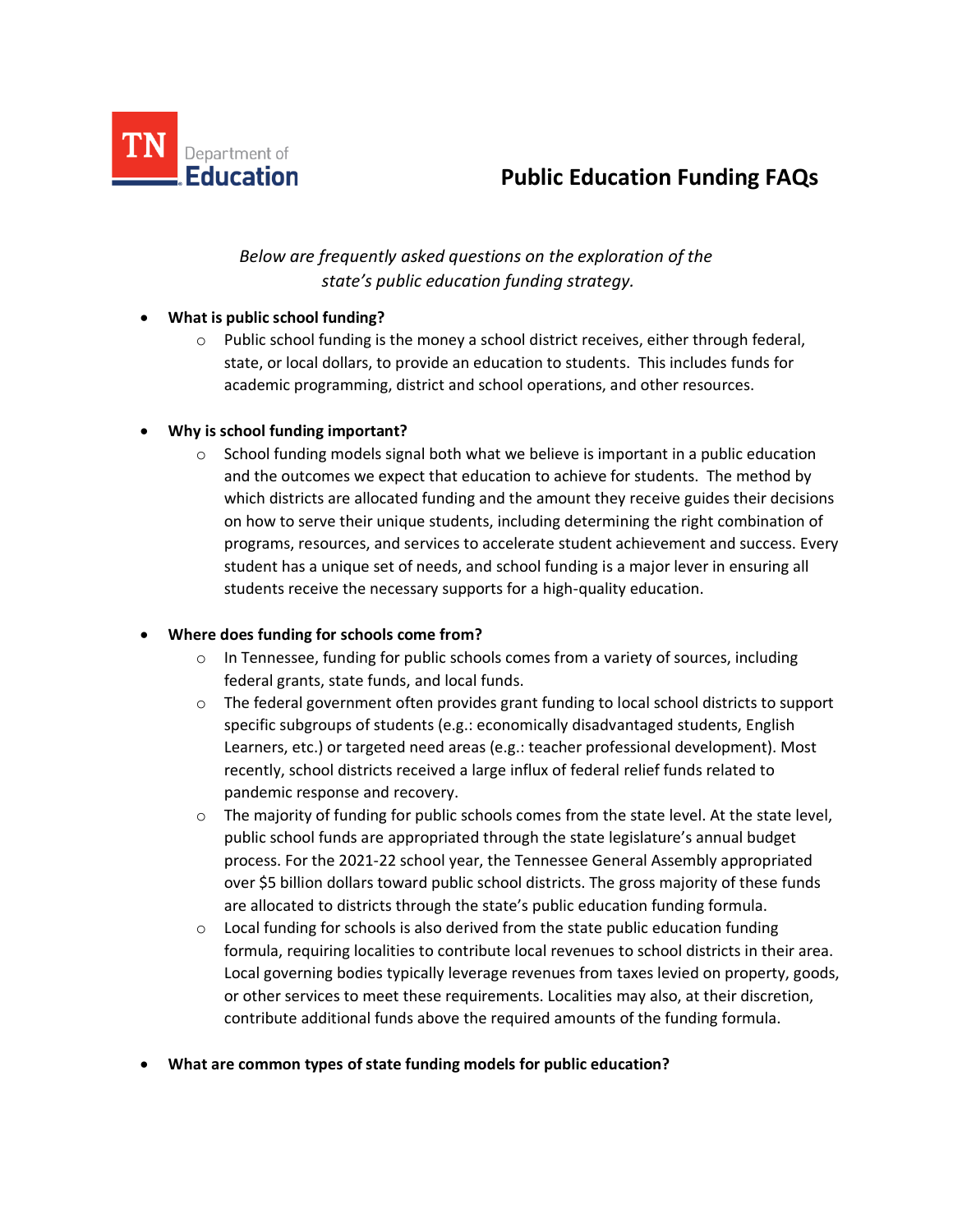- $\circ$  State funding models for public education take a variety of forms. Generally, there are three types of models, but states may combine aspects of any of these models to develop a funding structure for public education. $1$
- $\circ$  Student-Based: Districts receive a base amount of funding per student, with additional money added to provide additional supports to students with higher need or unique contexts. Above the minimum base for every student, additional funds in these models are typically allocated using (a) weights or multipliers against the base to capture varying levels of student need or (b) additional flat rates per students for more standardized costs.
- o Resource-Based: Districts receive a minimum base amount for resources, such as money for staffing, services, and programs. Resource-based models often utilize a ratio based on staffing to students.
- o Categorical: Districts receive dollars that are tied to specific programs and services. While less typical of state funding formulas, categorical funding is frequently used in the distribution of federal grant funds.
- **What does it mean to use weights in a school funding model?**
	- $\circ$  State funding models for public education, specifically student-based funding models, may incorporate "weights" based on specific student populations and needs. Generally, weighting means allocating additional dollars to students with higher needs or unique contexts with the goal of those students receiving the additional resources or supports to be successful. For example, a state may choose to assign weights to English Learner (EL) students in their funding model, meaning an EL student would generate additional funding for the services and supports they need.

#### • **How are student outcomes incorporated into a school funding model?**

o State funding models for public education may also incorporate student outcomes, such as student achievement, graduation, or postsecondary readiness metrics, to generate additional funding for districts to help boost academic achievement and improved outcomes for all students. A state may choose to allocate additional funds to a district for growth or achievement improvements for traditionally low-performing groups, for example a district that has a high number of economically disadvantaged students who are completing postsecondary coursework.

#### • **How is school funding currently structured in Tennessee?**

Currently, the Basic Education Program (BEP) is the primary funding formula for Tennessee's K-12 public schools. The BEP is generally considered a resource-based funding model for public education.

 $\circ$  The formula includes four categories—instructional salaries, instructional benefits, classroom, and non-classroom allocations. Each category includes various resource components such as a teacher (46 components in total) that have set funding amounts per component. The allocation for those resources is determined by multiplying the number of students from the prior school year by a ratio of student to resource and the set funding amount for that resource.